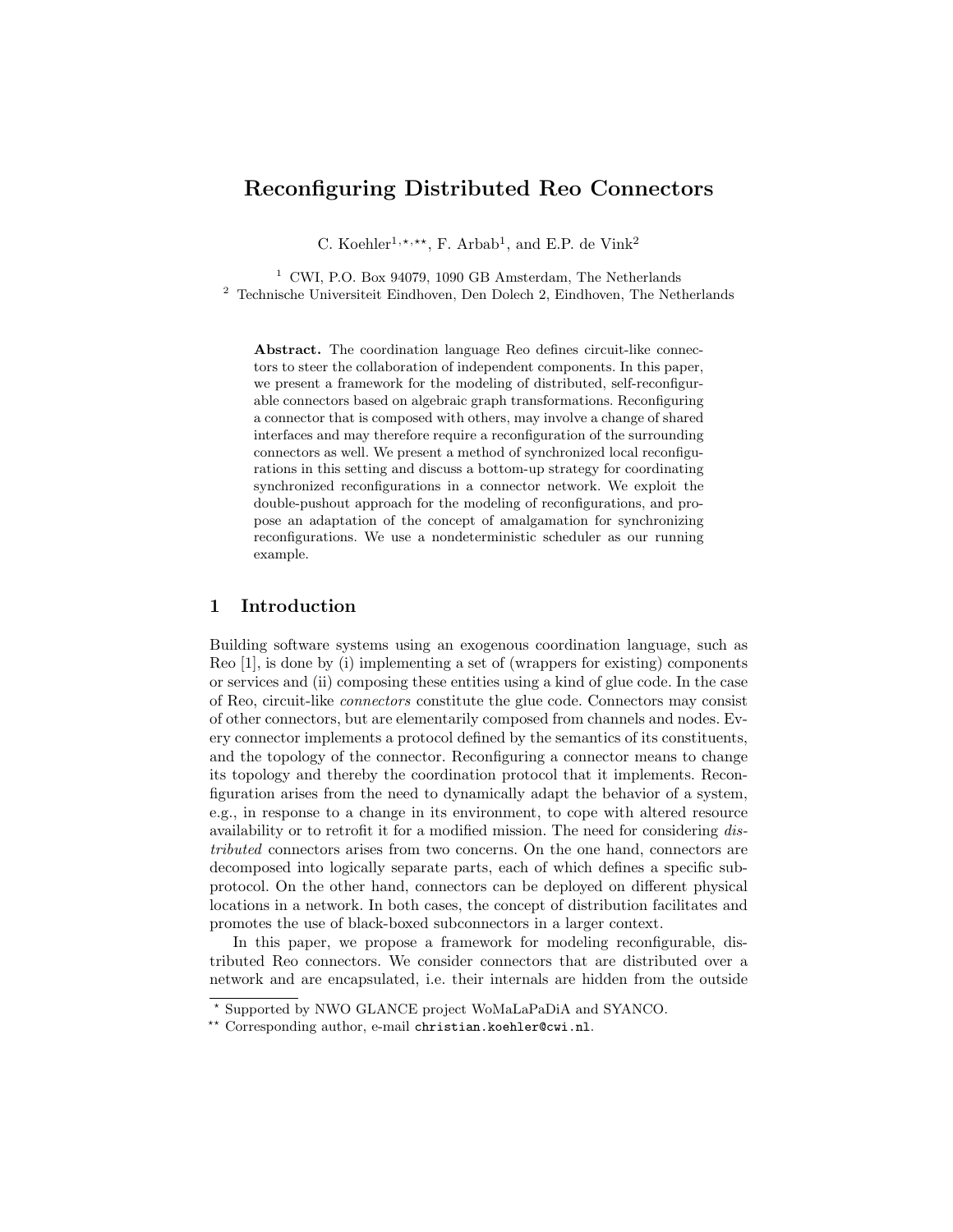world and communicate only via a published interface. Connectors are linked together via the interfaces that they share. Reconfiguration of a distributed connector is achieved by reconfiguring its subconnectors. Ultimately, reconfiguration is defined and performed locally, that is to say, in the scope of a single connector, but it can be either triggered from the inside or invoked from the outside. Reconfiguring a connector may involve a change in its interfaces and may require connectors in its neighborhood to reconfigure as well. This implies a need for synchronizing such local reconfigurations into a consistent reconfiguration of the connector as a whole. It goes without saying that in a distributed setting, we cannot assume the existence of a (centralized) third party that monitors and coordinates local reconfigurations. Therefore, other mechanisms should be in place to assure the consistency of a reconfigured network.

In short, this paper contributes the following: We propose a model for reconfigurable, distributed connectors. We utilize the well-studied framework of distributed graph transformation [3, 4] for this purpose. We show, furthermore, how reconfigurations can be defined and performed locally using a synchronization mechanism based on the notion of amalgamation [5–7]. Finally, we propose a distributed strategy to organize the stepwise reconfiguration of large networks.

Related work. Modeling the distribution of systems via embedding interfaces represented as morphisms in a suitable category is also used for open Petrinets [9]. The explicit modeling of glue code and the exploitation of pushout constructions to deal with composition in this work is similar to ours. However, they do not consider the application of double pushouts and their concept of amalgamation is different. In [9], amalgamation serves the composition of deterministic processes of open Petri-nets, whereas in our approach it is used as a synchronization mechanism for the superposition of local reconfiguration rules.

In [10], Architectural Design Rewriting is proposed as a framework for modeling reconfigurable software architectures. This work deals with hierarchical, non-distributed architectures and uses hyperedge replacement, as opposed to algebraic graph transformations in our work. A general introduction to system modeling and system evolution using graph transformation techniques, including hierarchical and distributed approaches, can be found in [11].

Our approach to coordination achieved by Reo connectors and their dynamic reconfiguration fits in the framework of runtime software adaptation [12, 13] for component-based software engineering. Process algebraic treatments include [14, 15]. To accommodate dynamic reconfiguration, predicted behavioral changes combined with revision of message translation are captured by so-called contextual mappings. However, the focus in this work is not on distribution, which is a key aspect of our paper. A workflow language extension with the so-called configurable elements, e.g. for YAWL, is proposed in [16], with a semantics based on a variant of Petri-nets, called extended workflow nets (EWF-nets).

Structure of the paper. The rest of this paper is organized as follows. Section 2 contains an overview of the coordination language Reo. We describe basic graph transformation techniques using the double pushout approach and an application to Reo in Section 3. In Section 4, we formally introduce distributed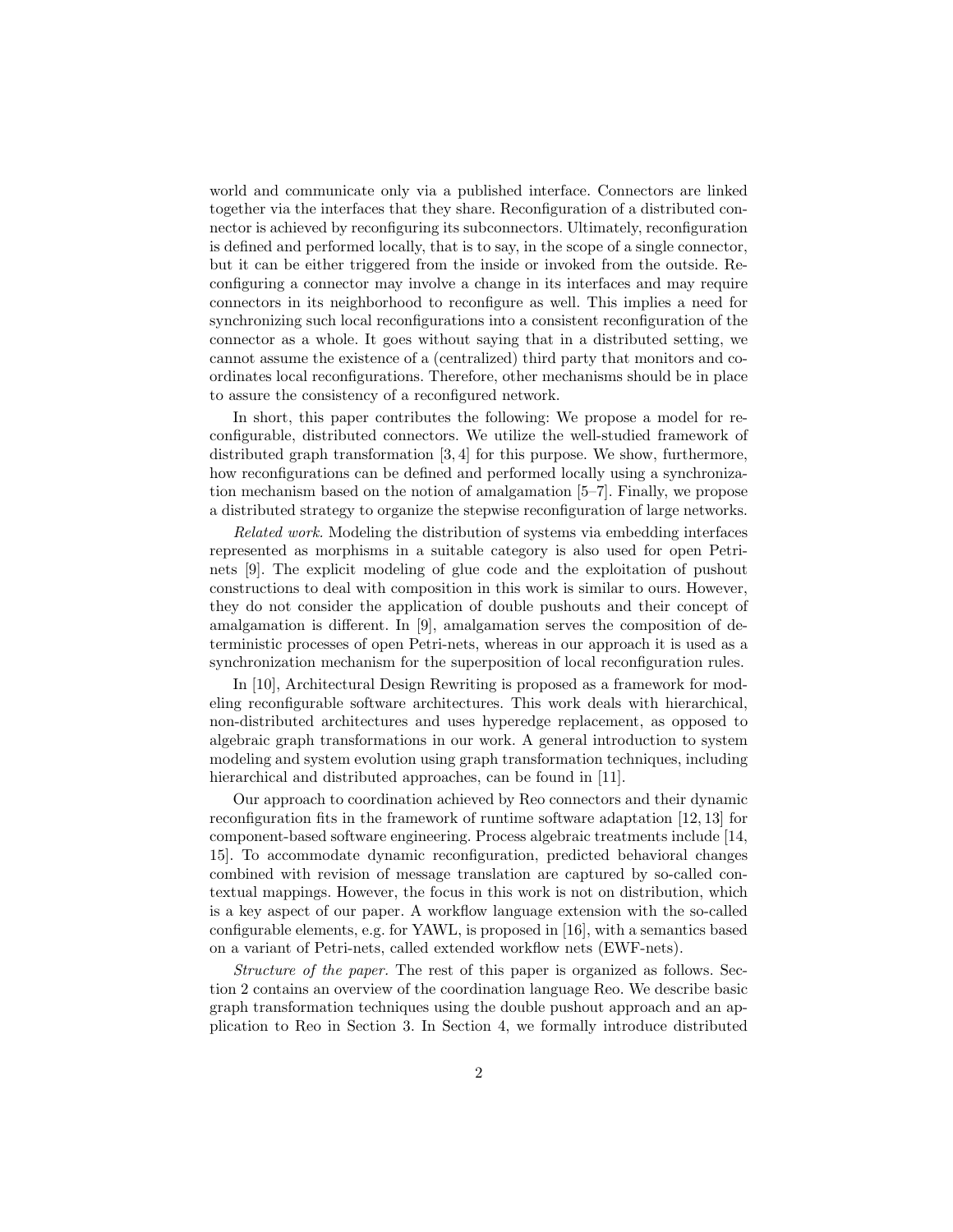connectors as typed distributed graphs. In Section 5, we introduce reconfigurations for distributed connectors and discuss amalgamation as a synchronization mechanism. Section 6 contains conclusions and future work.

# 2 Reo Connectors

A Reo connector [1, 2] acts as glue code connecting a number of components together. A connector orchestrates the behavior of the components it connects, enforcing a specific interaction pattern. By influencing the timing of I/O operations of the components, it achieves coordination through constraining their behavior. The computational internals of the components are oblivious to the connector. As such, Reo falls in the class of exogenous coordination languages.

Taking various flavors of channels as primitive building blocks, more complex connectors can be composed in Reo from simpler ones. Channels are point-topoint means to communicate that meet at nodes. Channels have two ends, a source and a sink, or two sources or two sinks.

The set of primitive Reo channels is user-defined, but typically includes the channel types in Table 1. The synchronous channel Sync, simultaneously takes a data item from its source end and makes it available at its sink end. The synchronous drain SyncDrain has two source ends, but no sink end. If there are data items available at both ends, it consumes and loses both of them simultaneously. The lossy synchronous channel LossySync behaves like the Sync channel, except that it does not block its source when its sink end cannot accept data. Instead it accepts and loses the data item taken from the source. The  $FIFO_1$  is an asynchronous and stateful channel, having a buffer of size one. If its buffer is empty and a data item is available at its source end, the I/O operation succeeds and the item is stored in the buffer. The  $FIFO<sub>1</sub>$  blocks any further write requests until the data item is delivered through its sink end. It then returns back to its empty state. Other channels are allowed as well, e.g. with filtering capability. The only requirement for a channel is that it has exactly two ends.

Reo distinguishes three kinds of nodes: source nodes, sink nodes and mixed nodes. From a connector's point of view, source and sink nodes are also called input and output nodes, respectively. Collectively, they form the boundary nodes of a connector, which interact with its environment. Mixed nodes, on the other hand, are internal and not accessible from the outside. A mixed node has both incoming and outgoing channels, i.e. channels meeting at the node with their sink and source ends. For a mixed node to fire, it needs at least one of its incoming channels be willing to deliver a data item, while simultaneously all its outgoing

| Sync | SyncDrain | LossySync      | - 21 H T |
|------|-----------|----------------|----------|
|      |           | ----- <b>L</b> |          |

Table 1. Some primitive channels.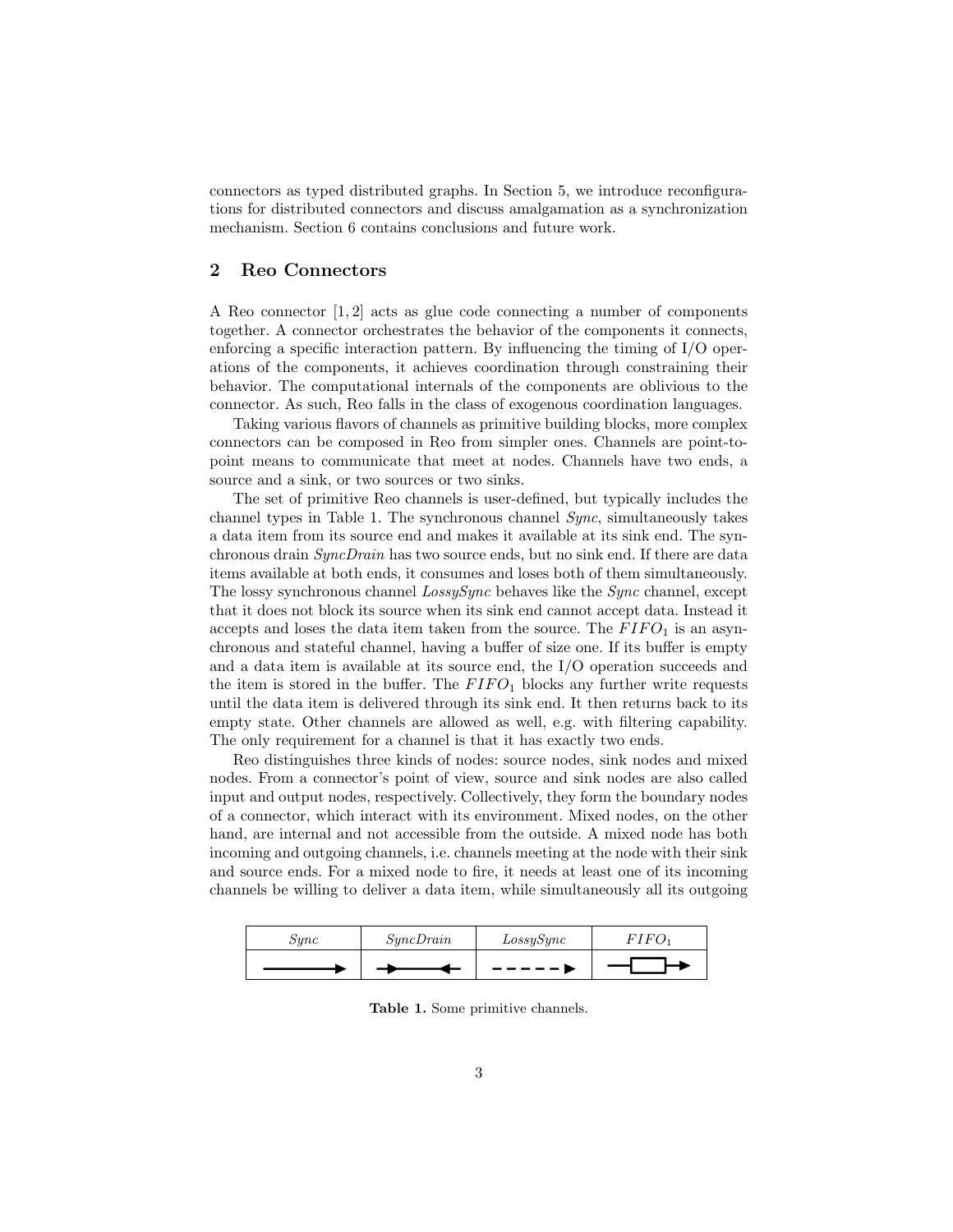channels are willing to consume it. The node then nondeterministically selects one of its enabled sink ends and passes its data item to all its source ends. In all of our examples we will represent mixed nodes as filled circles and boundary nodes as empty circles.



Fig. 1. a) Exclusive router, b) ordering.

Example 1. The exclusive router, shown in Figure 1a), routes data from A to either B or C. The connector can accept data only if there is a write operation at the source node A, and there is at least one component attached to the sink nodes B or C, that performs a take operation. If both B and C allow an output, the choice between  $B$  and  $C$  is made nondeterministically by the mixed node  $I$ . Note that data flows synchronously through this connector, i.e. there is no buffering involved. The exclusive router proves to be useful in a number of situations. The binary exclusive router in Figure 1a) can be generalized straightforwardly to an  $n$ -ary one. The symbol  $\otimes$  is used as its shorthand in the sequel.

Example 2. The second connector, shown in Figure 1b), imposes an ordering on the data flow from the input nodes  $A'$  and  $B'$  to the output node  $C'$ . The  $SyncDrain$  enforces synchronous flows through  $A'$  and  $B'$ . The empty buffer together with the  $SyncDrain$  guarantee that the data item obtained from  $A'$  is delivered to  $C'$  whereas the data item obtained from  $B'$  is stored in the FIFO buffer. At this moment, the buffer of the  $FIFO_1$  is full and data cannot flow in, neither through  $A'$  nor  $B'$ , as they are coupled by the synchronous drain. However,  $C'$  can now obtain the data stored in the buffer.

Reo connectors come equipped with a formal data flow semantics based on socalled connector colorings [17]. The basic idea is to assign to each channel an admissible communication behavior that is compatible with all nodes. Conceptually, the execution cycle for a connector allows for system reconfiguration after a consistent coloring has been established and the corresponding data flow has been accomplished. See [17] for more detail on the coloring semantics, and [18] and [19] for the semantics of Reo based on constraint automata and on tiles, respectively. Currently, the software suite for Reo includes a number of development tools, integrated within Eclipse [20], and runtime engines for various platforms. In particular, a distributed implementation of Reo is available, built on Scala [21], allowing individual nodes to be distributed over the network.<sup>3</sup>

 $^3$  See http://homepages.cwi.nl/~proenca/distributedreo/.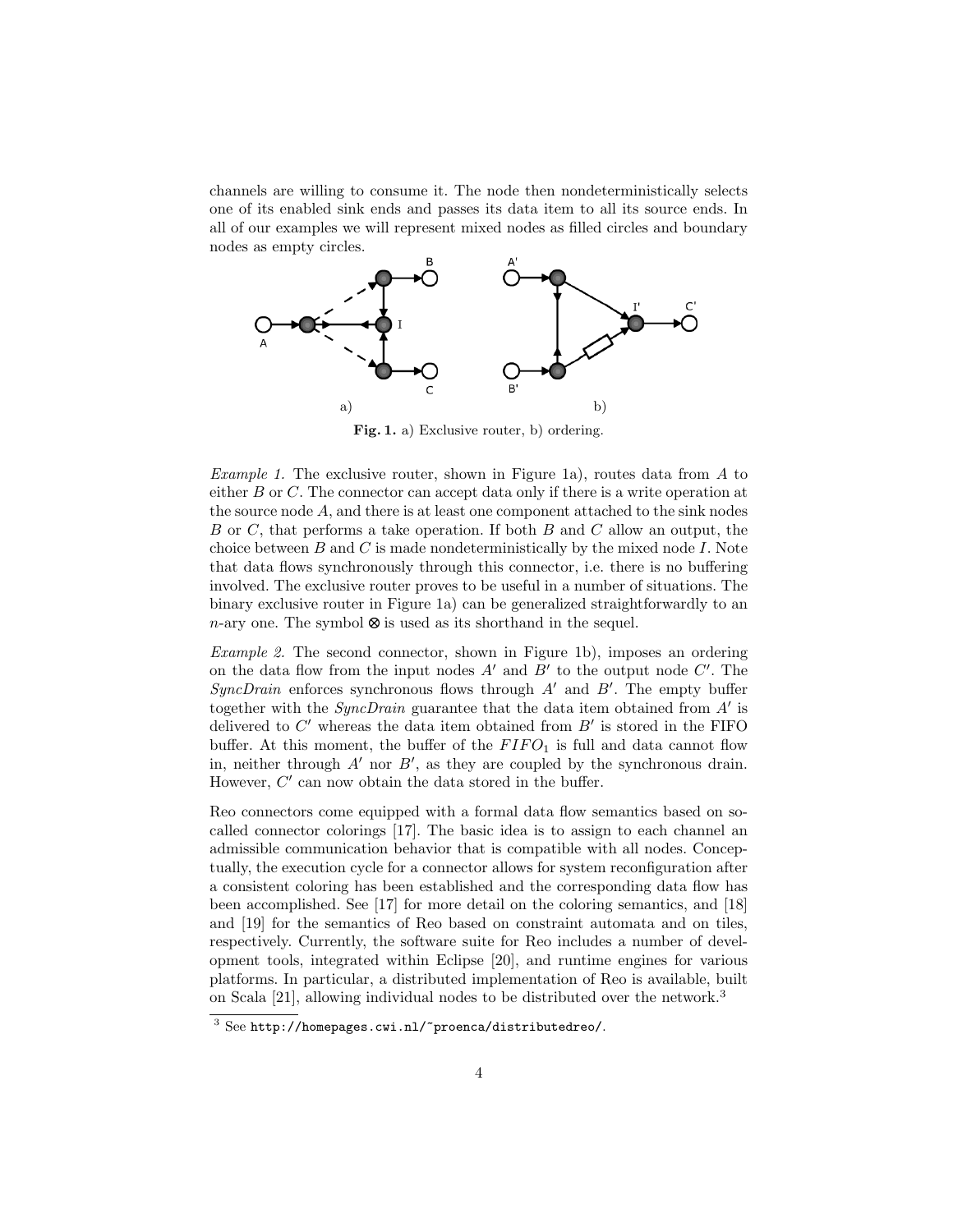## 3 Reconfiguration by Graph Transformation

First, we recall the basic definitions for typed graphs and introduce our running example. Next, we show how to model basic reconfigurations of Reo connectors using algebraic graph transformation. We refer to  $[6, 8]$  for more details on the algebraic approach to graph transformation.

## 3.1 Typed Graphs

We use a graph model where edges are directed and have identity, i.e. a *graph* is a structure  $G = \langle V, E, s, t \rangle$  with V a set of nodes, E a set of edges and  $s, t : E \to V$  source and target functions. A *graph morphism* is a pair of functions  $h = \langle h_V, h_E \rangle$  that preserve the source and target functions. Graphs and graph morphisms form the category Graph.

When modeling Reo connectors as graphs, nodes in a graph represent Reo nodes and edges represent channels. Intuitively, the set of nodes and channels allowed in a connector is given via a *type graph*. For a fixed type graph  $T$ , an instance graph over T is a pair  $\langle G, type \rangle$  where G is a graph and type :  $G \to T$ a morphism into the type graph. A *typed graph morphism*  $h: \langle G_1, type_1 \rangle \rightarrow$  $\langle G_2, type_2 \rangle$  is a graph morphism  $h : G_1 \to G_2$  that preserves the type information, i.e. type<sub>1</sub> = type<sub>2</sub> ∘ h. Fixing a type graph T, the category of typed graphs over T is denoted with  $Graph_T$ .

For the Reo connectors in our running example, we consider a type graph of four different node types, two types of internal nodes: ordinary Reo nodes  $\bullet$  and exclusive routers  $\otimes$ , and two types of interface nodes  $\circ$ , which are either *start* or finish nodes. The type graph further includes an edge for every channel type. Note that, for undirected channels, such as the SyncDrain, the source and the target of the edge model both a source or a sink end of the channel. We do not restrict the use of channels, i.e. a channel of any type can be connected to a node of any type.<sup>4</sup> We further include additional edge types for primitive components with two ends. The category of Reo graphs is denoted by  $Graph_{\text{Reo}}$ .

Example 3. Figure 2 depicts two connectors, which constitute our running example. The first connector in Figure 2a) is a *nondeterministic scheduler* in its initial state. It consists of four interface nodes: two start nodes and two finish nodes, and it is capable of scheduling two tasks. In the first step of execution, the scheduler enables –if possible– one of the start nodes by moving the token from the  $FIFO<sub>1</sub>$  in the middle to one of the other two  $FIFO<sub>1</sub>$ s and replicating the token on the selected *start* node. If more than one *start* node can be enabled, the choice is made nondeterministically. At this stage, the scheduler waits until it can enable the corresponding finish node. When this step is performed, the connector goes back to its original configuration by moving the token back to the middle.

<sup>4</sup> A more natural way of modeling Reo connectors would use attributed typed graphs with node inheritance (cf. [22]). For simplicity, we restrict to typed graphs here.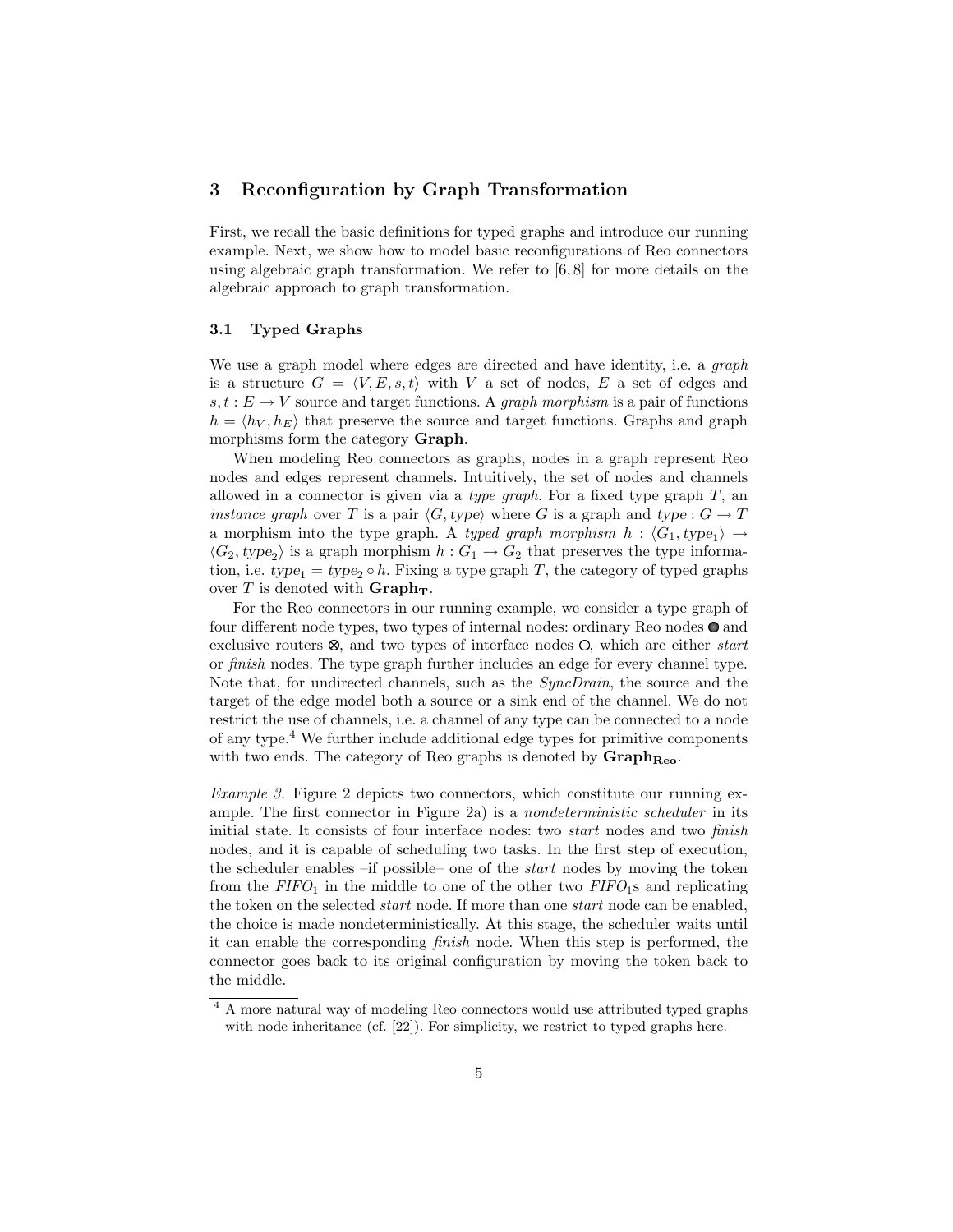The second connector in our example, depicted in Figure 2b), models a task repository. A task is a primitive component that can be either in the idle or the processing state. When it is idle and ready to switch to the processing state, it produces a token on its right-hand end. It signals that it can be stopped again using a token on its left-hand end. The repository wraps every task using two SyncDrains and exposes interface nodes for starting and finishing each of them.

In our application scenario, we will connect these two connectors along their interface nodes. However, instead of gluing the nodes and thereby hardwiring the connectors, we will consider them as distributed in a network having an exposed interface to be shared. Before introducing distribution, we first illustrate how to reconfigure connectors using graph rewriting techniques.



Fig. 2. a) Nondeterministic scheduler for two tasks, b) task repository with two tasks.

## 3.2 Algebraic Graph Transformation

We follow the double-pushout (DPO) approach to graph transformation. Graphs are transformed by applying graph productions, which we will also refer to as reconfiguration rules in our application. In categorical terms, a production is a span of injective morphisms  $p = L \stackrel{\ell}{\longleftarrow} K \stackrel{r}{\longrightarrow} R$  in the category **Graph.** The left-hand side L defines the pattern that must be matched to apply the production. K contains all elements that are not removed by the rule and  $R$  additionally has those elements of the graph that are created by the rule. Given a production p, a match is a morphism  $m: L \to M$ , where M is the graph to be transformed. A *derivation*  $M \stackrel{p,m}{\Longrightarrow} N$  is an application of p with the match m, formally defined as the following diagram where (1) and (2) are pushouts.

$$
L \xleftarrow{\ell} K \xrightarrow{r} R
$$
  
\n
$$
m \downarrow \qquad (1) \qquad (2) \qquad \downarrow
$$
  
\n
$$
M \xleftarrow{r} C \xrightarrow{r} N
$$

Operationally, the graph  $M$  is transformed to the graph  $N$  by (i) removing the occurrence of  $L\setminus \ell(K)$  in M, yielding the intermediate graph C, and (ii) adding a copy of  $R\backslash r(K)$  to C. Due to the categorical formulation of the transformation concepts, the approach can be directly transferred to typed graphs, which we use in the sequel to model reconfigurations of Reo connectors.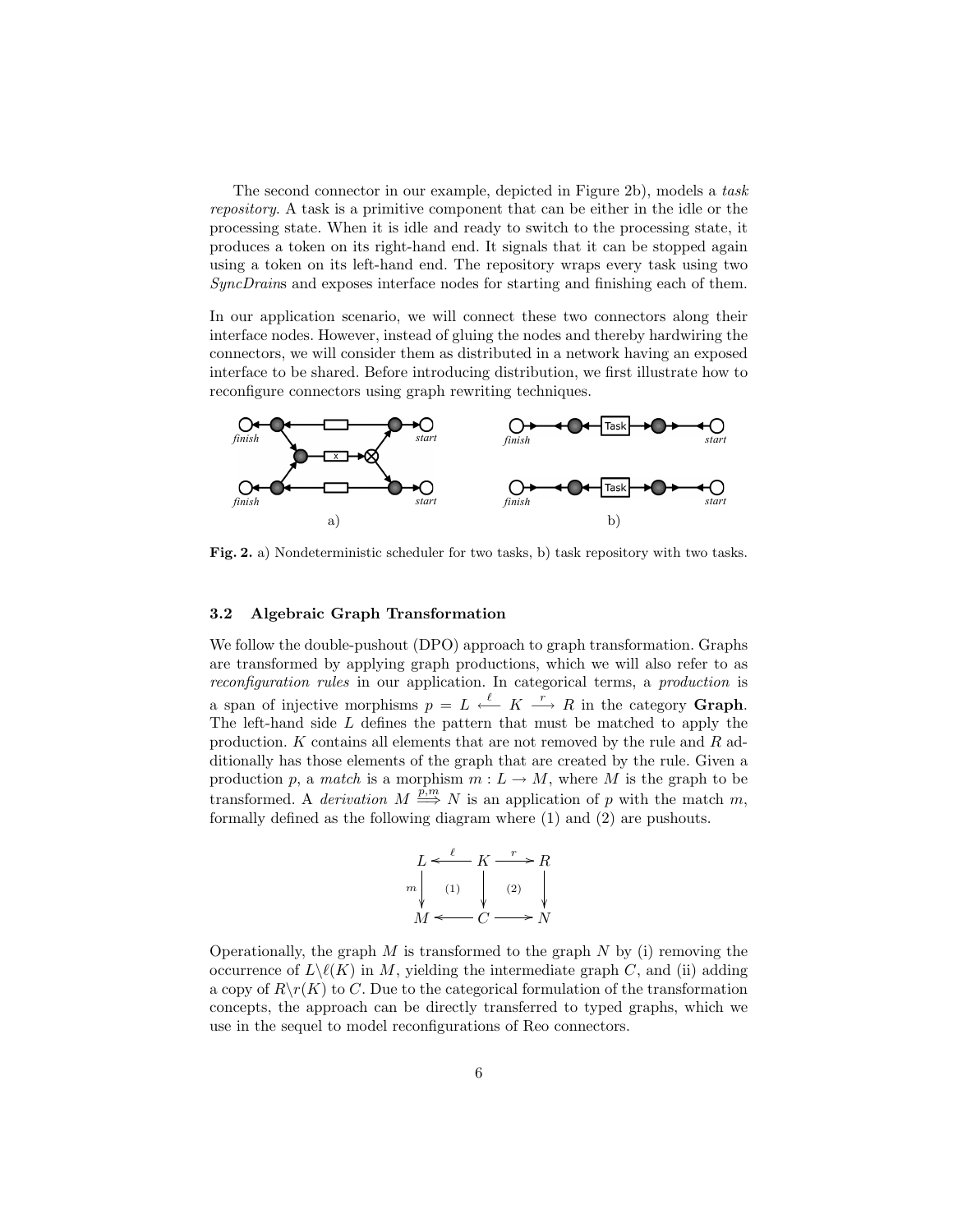Example 4. To reconfigure the nondeterministic scheduler and the task repository introduced above, we define a number of reconfiguration rules. Figure 3 depicts an example rule that extends the scheduler with a slot for an additional task. The gluing graph  $K$  is not drawn here, as in all of our rules. It is defined as the intersection of the left and the right-hand side. The mappings  $\ell$  and r are indicated by the relative positions of the nodes and channels. In the same way, we define a rule for adding a task to a repository. By reversing these rules, we can realize a removal of tasks or slots in the scheduler, respectively.



Fig. 3. Reconfiguration rule for extending a nondeterministic scheduler.

## 4 Distributed Connectors

To model reconfigurations of distributed Reo connectors, we use the framework of Distributed Graph Transformation, as introduced by Taentzer [3] for graphs and generalized by Ehrig [4] to transformations of distributed objects. In the following, we recall the notions of the framework that are relevant to the present setting and apply them to Reo.

#### 4.1 Distributed Typed Graphs

Distribution of graphs can be described by adding a second level of abstraction, namely by modeling the topology of a system using a so-called *network qraph*. The nodes in a network graph consist of *local graphs* and the edges are morphisms of these local graphs. The idea is that a node models a physical or logical location of a local graph, whereas an edge indicates an occurrence of the source graph in the target graph. In particular, multiple outgoing edges from one local graph model the fact that the source graph is shared among the target graphs.

Formally, a distributed graph is a pair  $(N, D)$  where N is an ordinary graph, the network graph, and  $D$  is a mapping that associates to every node  $n$  in  $N$ a local graph  $D(n)$  and to every edge  $n \stackrel{e}{\longrightarrow} n'$  in N a graph morphism  $D(e)$ :  $D(n) \rightarrow D(n')$ . In categorical terms, this mapping corresponds to a functor  $D: N \to \mathbf{Graph}$ , also called a *diagram*, where the graph N is interpreted as a category. Following [4], this functor is required to be commutative, i.e., for any two paths  $p_1, p_2 : n \stackrel{*}{\longrightarrow} n'$  in N, it must hold that  $D(p_1) = D(p_2)$ . This arises from the assumption that the morphisms associated with edges represent the sharing of the local graphs. Note that due to the categorical formalization, the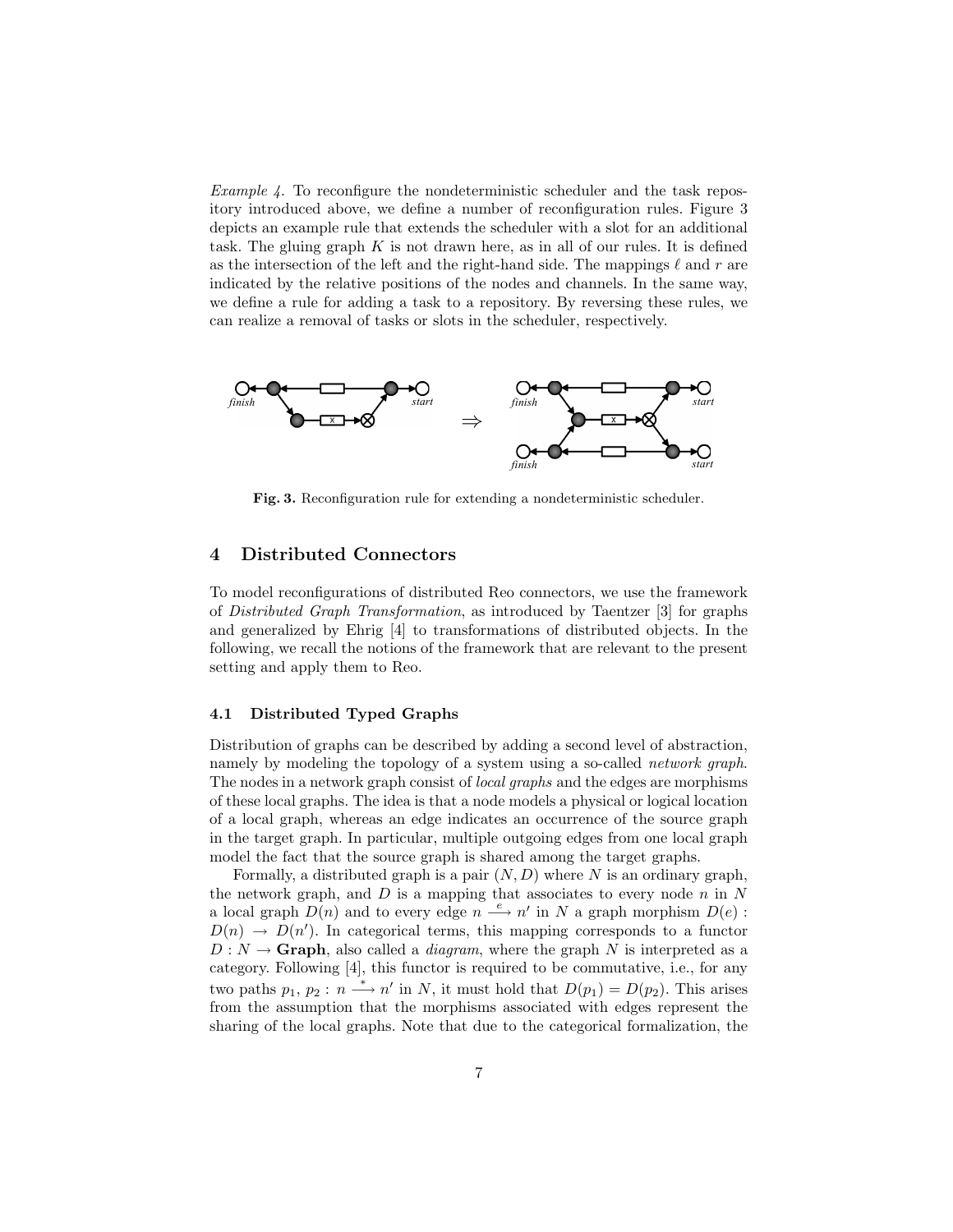concept of distribution can be applied to typed graphs as well by considering functors  $D: N \to \mathbf{Graph}_{T}$ . Hence, as a first approximation, distributed Reo connectors can be modeled as distributed typed graphs.

Example 5. An example of a distributed connector is depicted in Figure 4. The network graph is drawn using dashed lines. The nondeterministic scheduler and the task repository appear as nodes in the network graph. The two other nodes of the network graph are interfaces, each containing two interface nodes, viz. a start and a finish. Further, there are four embeddings of the interfaces into the scheduler and the repository. Type preservation by the embedding guarantees that start nodes map to start nodes and similarly for finish nodes. Obviously, although details are suppressed here, the two embeddings are supposed to have disjoint ranges. However, since the interfaces are embedded into both the scheduler and the repository, these connectors are considered to be connected along their interfaces.



Fig. 4. Nondeterministic scheduler connected to a task repository.

Given two distributed typed graphs  $(N_1, D_1)$  and  $(N_2, D_2)$ , a morphism  $f =$  $(f_N, f_D) : (N_1, D_1) \rightarrow (N_2, D_2)$  consists of a graph morphism  $f_N : N_1 \rightarrow N_2$ and a natural transformation  $f_D : D_1 \to D_2 \circ f_N$ . We will just write f for the network morphism  $f_N$ . By definition, the natural transformation  $f_D$  assigns to every node n of  $N_1$  a graph morphism  $f_n : D_1(n) \to D_2(f(n));$   $f_n$  is called the local graph morphism of n. Furthermore, for every edge  $n \stackrel{e}{\longrightarrow} n'$  in  $N_1$  the following diagram commutes.

$$
D_1(n) \xrightarrow{D_1(e)} D_1(n')
$$
  

$$
f_n \downarrow \qquad \qquad f_{n'}
$$
  

$$
D_2(f(n)) \xrightarrow{D_2(f(e))} D_2(f(n'))
$$

Example 6. An example morphism of distributed connectors is given in Figure 5. The unary scheduler in node  $n'$  is mapped into a binary scheduler in node  $f(n')$ . The target network has an interface node and an embedding into the scheduler that is not in the image of the morphism.

The categories of distributed graphs and of distributed typed graphs are denoted by  $Dis(Graph)$  and  $Dis(Graph<sub>T</sub>)$ . However, for a proper modeling of distributed Reo connectors the typing mechanism of  $\text{Dis}(\text{Graph}_{\text{T}})$  is not sufficient, as we will argue in the following.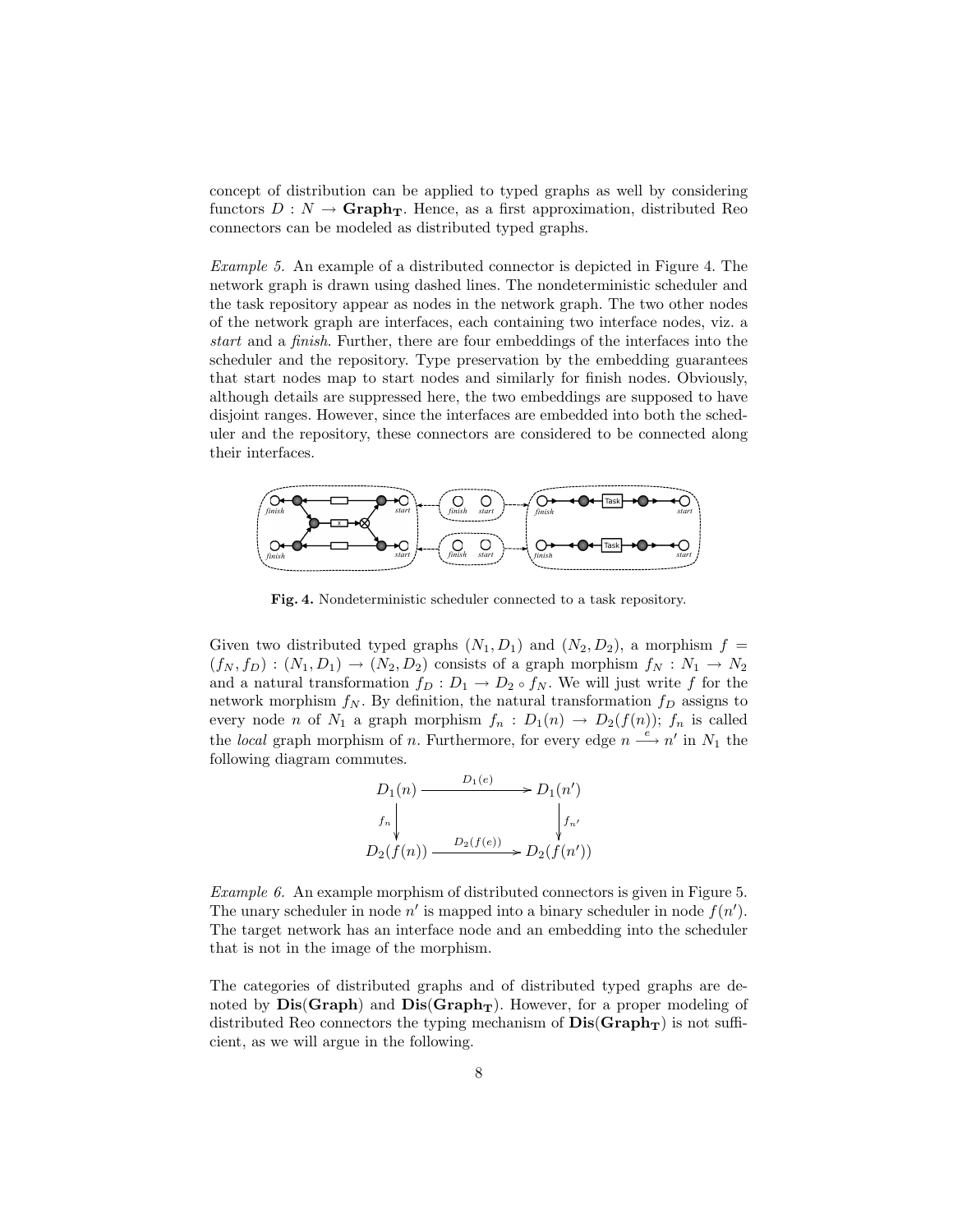

Fig. 5. Example morphism of distributed typed graphs.

## 4.2 Typed Distributed Graphs

When considering Reo connectors as distributed typed graphs, i.e. objects  $(N, D)$ with  $D: N \to \mathbf{Graph}_{T}$ , only the local graphs are typed. For our application, we need types at the network level as well, because of the following constraints:

(i) Nodes in a Reo network graph are either Connectors or Interfaces.

(ii) Edges in a network graph are allowed only from Interfaces to Connectors.

(iii) An Interface is linked to at most two Connectors.

A way of dealing with these constraints is to use a typed network graph with multiplicity constraints (cf. [23]). Multiplicity constraints for edges are useful in this context, since they allow to restrict the number of links between interfaces and connectors. Figure 6 depicts a type graph for network graphs that enforces the above constraints. The edge multiplicities make sure that interfaces always connect at most two connectors. Interfaces connecting more than two connectors are avoided, since the merger-replicator semantics of Reo nodes would give the interfaces a non-trivial and potentially unexpected behavior. Hence, using the

$$
\left(\begin{array}{c}\n\text{Interface} \\
\text{Interface}\n\end{array}\right)\n\begin{array}{c}\n0.2 \\
\text{link}\n\end{array}\n\left(\begin{array}{c}\n\text{connector} \\
\text{Connector}\n\end{array}\right)
$$

Fig. 6. Network type graph for Reo.

network type graph in Figure 6, we can impose the constraints (i)–(iii) above. However, type constraints that relate the local and the network levels cannot be expressed by this formalism. Therefore, we require the following additional constraint for distributed connectors:

(iv) Local graphs assigned to Interfaces consist only of start and finish nodes.

We can model this constraint using typed distributed graphs, as opposed to distributed typed graphs. The latter approach, as alluded to above, involves considering objects  $(N, D)$  in the category  $\text{Dis}(\text{Graph}_{\text{T}})$ , i.e. where D maps the nodes of N to typed graphs and the edges to typed graph morphisms. On the other hand, a typed distributed graph is a tuple  $(N, D, type)$  where  $(N, D)$  is an object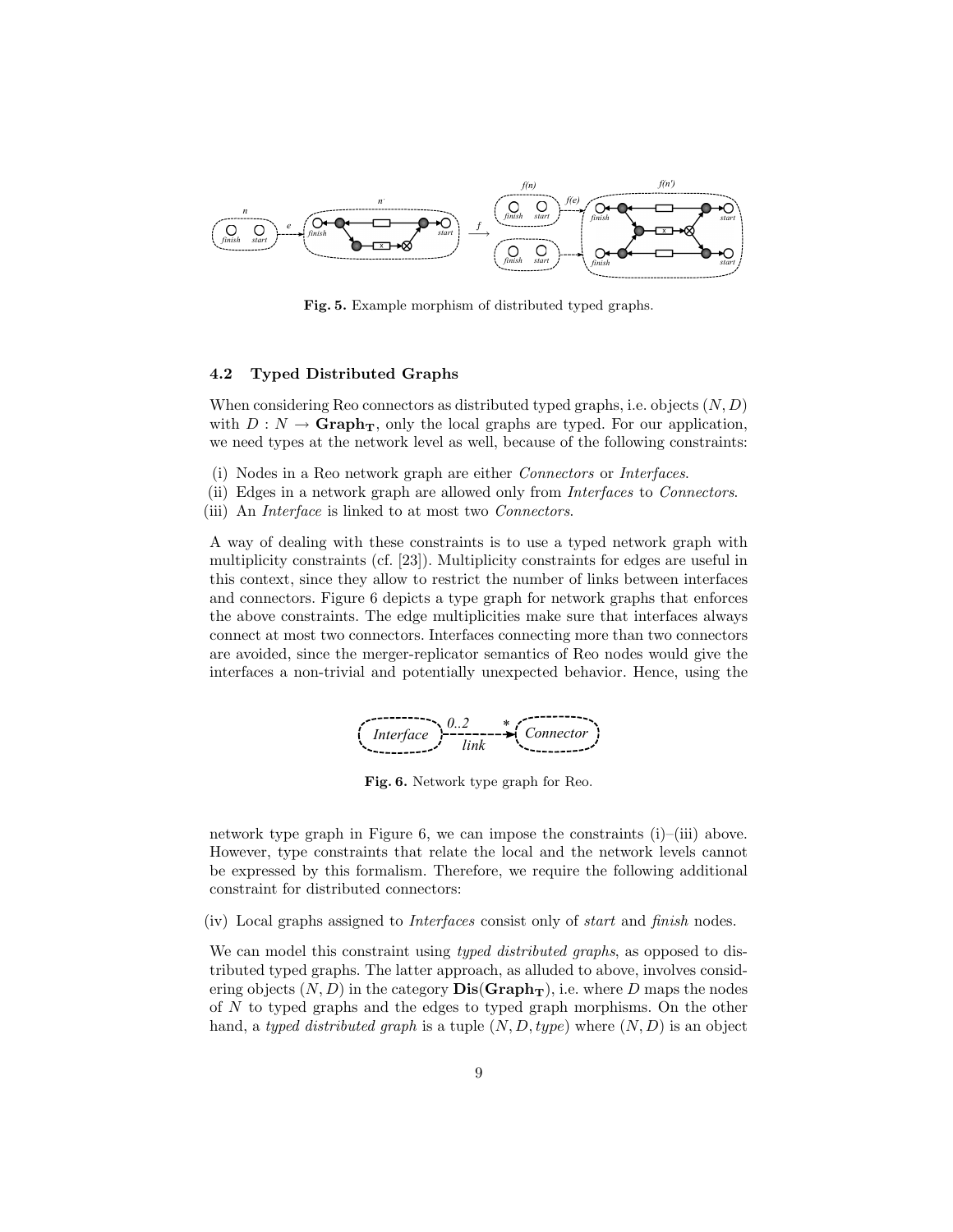in  $\text{Dis}(\text{Graph})$  and  $type: (N, D) \rightarrow (N_T, D_T)$  a morphism in  $\text{Dis}(\text{Graph})$ with  $T = (N_T, D_T)$  a fixed distributed graph, called the *distributed type graph*. This means, instead of considering the category  $\text{Dis}(\text{Graph}_{\text{T}})$ , we use the slice category  $\text{Dis}(\text{Graph})\setminus T = \text{Dis}(\text{Graph})_T$ . This typing mechanism is more expressive, since the type graph and the type morphisms are distributed already. Accordingly, we model distributed connectors as typed distributed graphs in the rest of this paper. The distributed type graph for Reo consists on the network level of the type graph in Figure 6. On the local level, the node type Interface is mapped to a graph that consists only of the two interface nodes *start* and finish. The node type Connector is mapped to the default type graph for Reo, as presented in Section 3.1. The edge type link is mapped to a graph morphism, that maps the node start in Interface to the node start in Connector, and analogously for finish. We denote the category of distributed Reo connectors by  $Dis(Graph)_{\text{Reo}}$ .

# 5 Reconfiguration of Distributed Connectors

In order for the double-pushout approach to apply, we must make sure that  $\mathrm{Dis}(\mathrm{Graph})_{\text{Reo}}$  has pushouts. Since the category  $\mathrm{Dis}(\mathrm{Graph})$  is cocomplete (cf. [4]), it follows that  $Dis(Graph)_{Reo}$  is cocomplete too, as it is a slice category of Dis(Graph). Consequently, pushouts exist and we can use DPO-rewriting for modeling reconfigurations of distributed Reo connectors. Next, we show that reconfigurations can be defined locally, i.e. in the scope of a single connector, and we discuss how these local reconfigurations can be synchronized.

## 5.1 Local Reconfigurations

The need for local reconfigurations arises from the distributed setting, where no global knowledge of the system is available. In the following example, we give distributed versions of the reconfiguration rules of our scheduler application.

*Example 7.* Two distributed reconfiguration rules  $p_1$  and  $p_2$  are depicted in Figure 7. Rule  $p_1$  extends the nondeterministic scheduler by a slot for an additional task and creates a new interface for this slot. Rule  $p_2$  adds another task to the repository and creates an interface for this task. Note that the reconfiguration of the scheduler on the one hand, and the task repository on the other, are modeled by two separate rules, because we assume that connectors are reconfigured locally. In principle, the connectors can see each other as black boxes that publish only their interfaces and reconfigure themselves on demand.

To reconfigure networks using local rules, we need a way to synchronize reconfigurations. As can be seen from the example above, applying the two reconfiguration rules  $p_1$  and  $p_2$  naively to the network of Figure 4, does not give the desired result, since each rule creates a new interface whereas we need just one that is shared by the two connectors.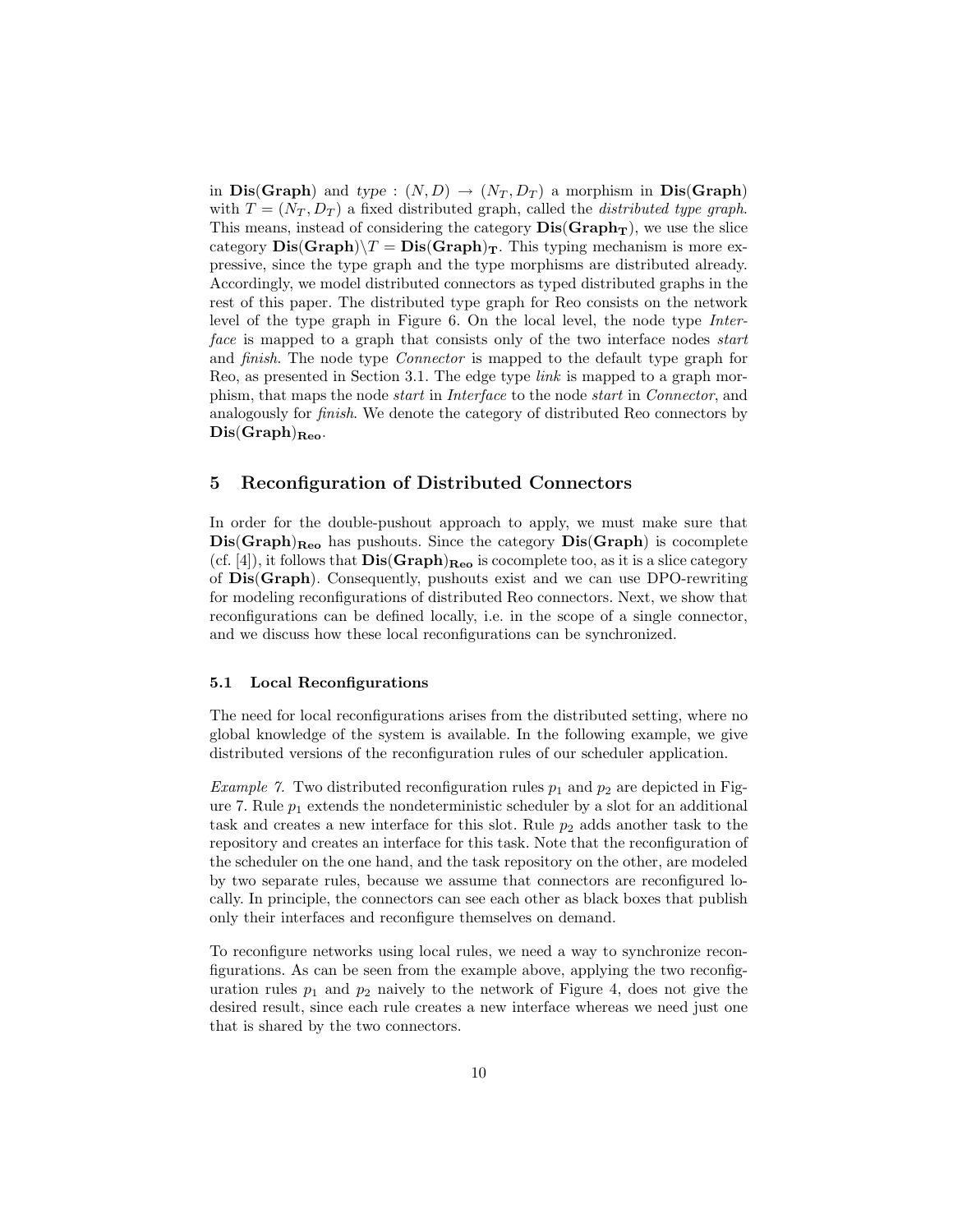

Fig. 7. Rules for extending a distributed scheduler / task repository.

#### 5.2 Synchronizing Local Reconfigurations

Following [5], we use the concept of amalgamation for synchronizing local reconfigurations. We first recall the basic definitions for amalgamated graph transformations.

The synchronization of two productions is achieved by identifying a common subproduction and gluing the productions along this subproduction. Let

$$
p_i = L_i \xleftarrow{\ell_i} K_i \xrightarrow{r_i} R_i
$$

be two productions with  $i \in \{0, 1\}$ . The production  $p_0$ , together with graph morphisms  $in_L^1: L_0 \to L_1$ ,  $in_K^1: K_0 \to K_1$ ,  $in_R^1: R_0 \to R_1$ , are called a subproduction of  $p_1$ , if in the following diagram (1) and (2) commute. Putting  $in^1 = \langle in_L^1, in_K^1, in_R^1 \rangle$ , we write  $in^1 : p_0 \to p_1$  for the embedding of  $p_0$  into  $p_1$ .

$$
L_0 \xleftarrow{\ell_0} K_0 \xrightarrow{r_0} R_0
$$
  
\n
$$
\begin{array}{ccc}\n| & | & \n\frac{1}{n_L} & \n\frac{1}{n_R} \\
\downarrow^1 & \downarrow^1 & \n\frac{1}{n_R} \\
L_1 \xleftarrow{\ell_1} K_1 \xrightarrow{r_1} R_1\n\end{array}
$$

The productions  $p_1$  and  $p_2$  are called *synchronized* with respect to  $p_0$ , if  $p_0$  is a subproduction of both  $p_1$  and  $p_2$ , denoted by  $p_1 \stackrel{in_1}{\longleftarrow} p_0 \stackrel{in_2}{\longrightarrow} p_2$ .

Example 8. A non-trivial, i.e. non-empty, subproduction  $p_0$  of the reconfiguration rules  $p_1$  and  $p_2$  is depicted in Figure 8. The rule creates a new interface node in a network graph. As a general property of our reconfiguration approach, the common subproduction of two synchronized rules always describes an interface change of the involved connectors.

11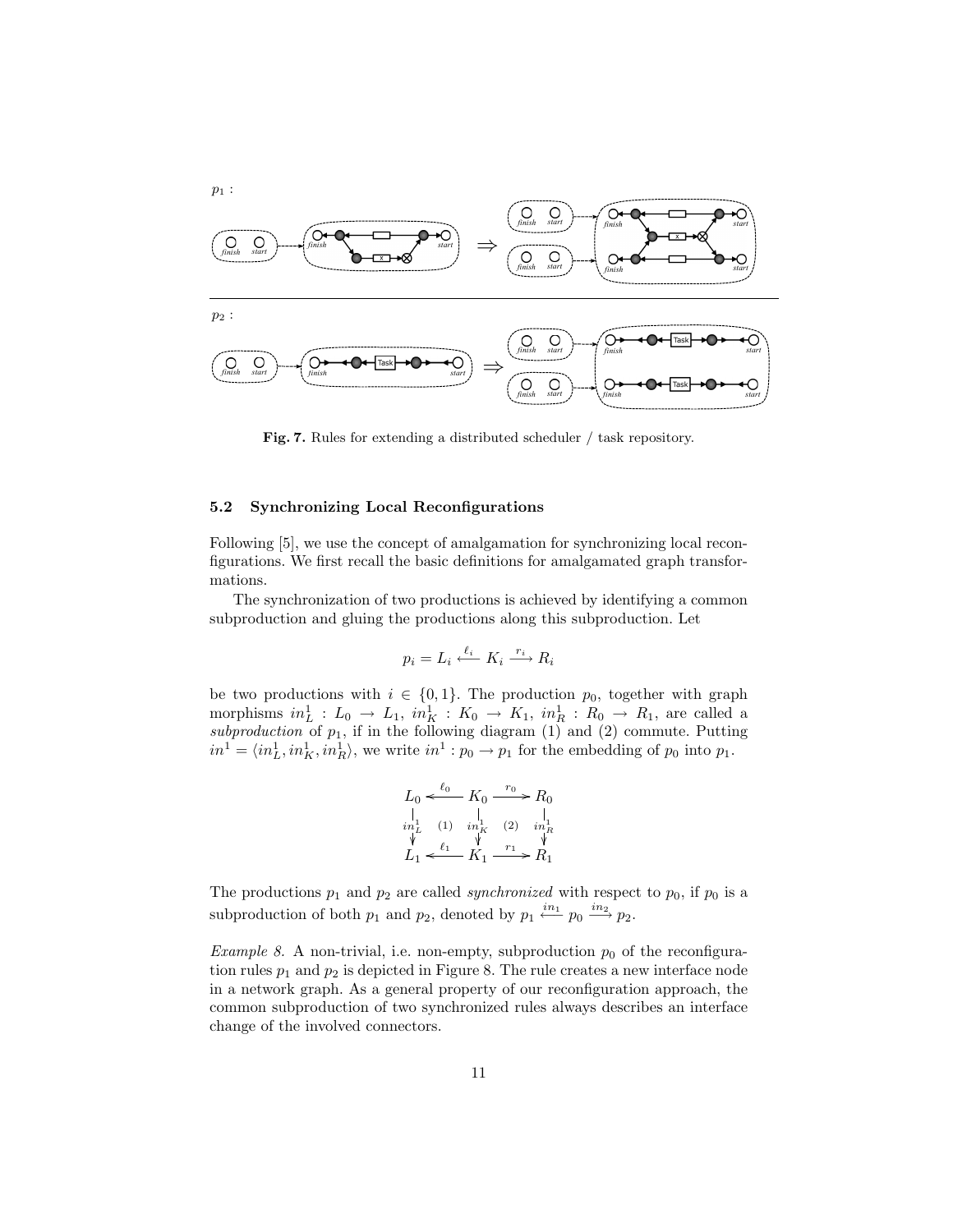

Fig. 8. Common subproduction of  $p_1$  and  $p_2$  modeling the interface evolution.

By making explicit the change of interface due to an update of connectors, synchronized productions can properly describe reconfigurations in a network. Execution of synchronized productions can be achieved using amalgamations. Given two synchronized productions  $p_1 \stackrel{in_1}{\longleftarrow} p_0 \stackrel{in_2}{\longrightarrow} p_2$ , the *amalgamated production* 

$$
p_1 \oplus_{p_0} p_2: L \stackrel{\ell}{\longleftarrow} K \stackrel{r}{\longrightarrow} R
$$

is constructed by gluing  $p_1$  and  $p_2$  along  $p_0$  using the pushouts (1), (2) and (3) in the diagram below, such that all squares commute. The morphisms  $\ell$  and r are induced by the universal property of the pushout (2). Applying  $p_1 \oplus_{p_0} p_2$  to a graph G yields an amalgamated derivation  $G \Rightarrow X$ .



*Example 9.* Amalgamation of the productions  $p_1$  and  $p_2$  in Figure 7 using the subproduction  $p_0$  in Figure 8, generates the intended rewrite rule for the reconfiguration of the original distributed system in Figure 4. Note that the complete network is reconfigured using local rules in one atomic step.

Even though it provides a proper means of synchronizing local reconfigurations, in general, amalgamation is less-suited for distributed systems. This is because it requires (i) knowledge of all connectors and their reconfiguration rules, and (ii) a centralized entity that is aware of the whole network and that performs the reconfiguration in a non-local fashion. To overcome these problems we show now a different way of applying synchronized rules.

## 5.3 Local Execution of Synchronized Rules

The reconfiguration mechanism for distributed connectors that we introduce in the following, avoids the problem of amalgamations by performing the reconfiguration asynchronously, where locally only a single connector and its interface are updated at a time. Without repeating the actual constructions, we first recall (the analysis part of) the so-called amalgamation theorem, which provides the means to locally execute synchronized reconfiguration rules. For more details and a proof of the theorem we refer to [5].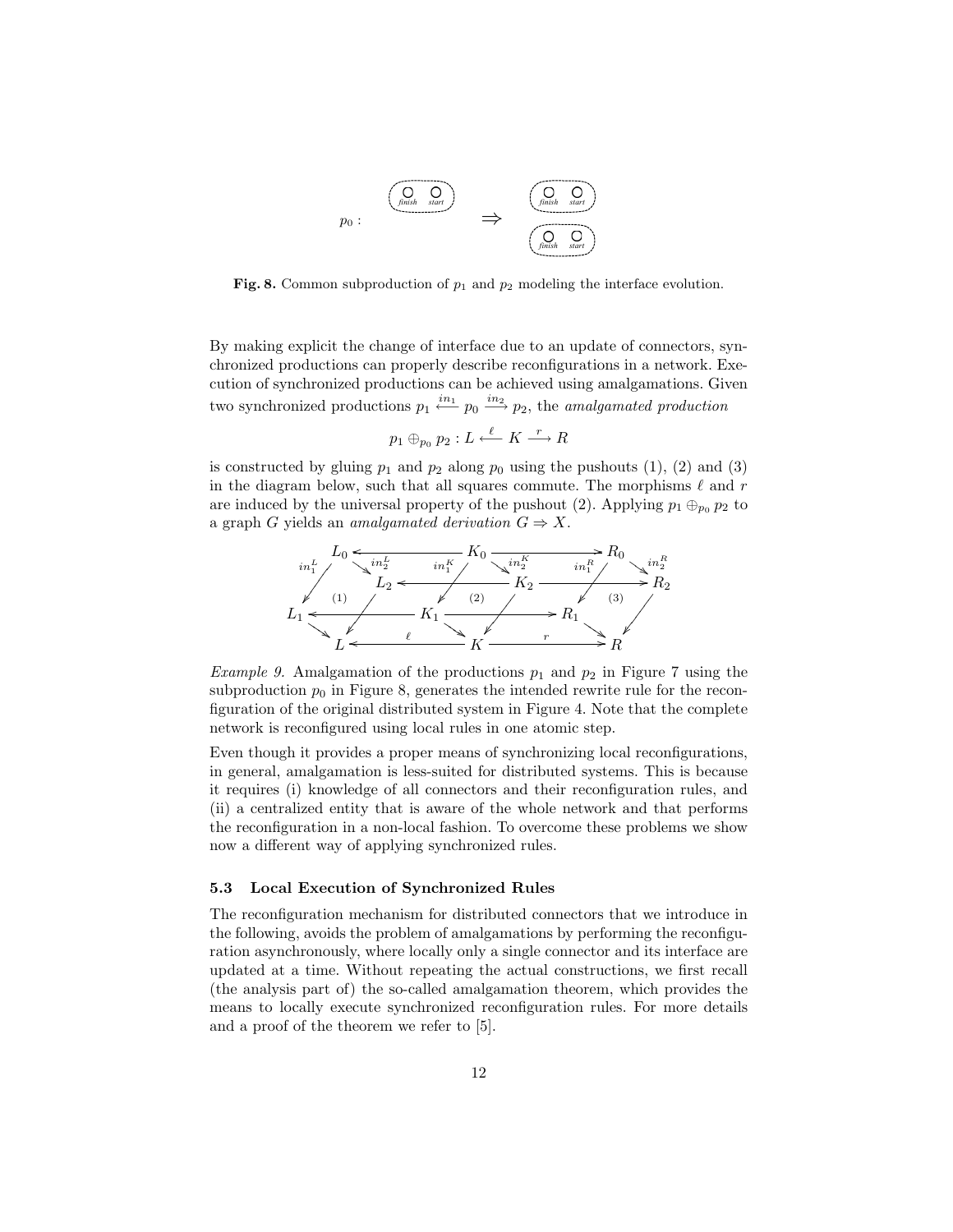Amalgamation Theorem. Let  $p_1 \stackrel{in_1}{\longleftarrow} p_0 \stackrel{in_2}{\longrightarrow} p_2$  be synchronized productions and  $G \Rightarrow X$  an amalgamated derivation via  $p_1 \oplus_{p_0} p_2$ . Then there exist productions  $p'_1$  and  $p'_2$ , called the *remainders* of  $p_1$  and  $p_2$  with respect to  $p_0$ , such that the following derivations exist:



Intuitively, the remainders  $p'_1$  and  $p'_2$  simulate the effect of  $p_1$  and  $p_2$  without performing the action of the subproduction  $p_0$ . For our application to distributed Reo connectors, this means that the remainders do the reconfiguration of the connectors without updating the interfaces, or more precisely, assuming that they have been updated already.

Example 10. The remainders of the productions  $p_1$  and  $p_2$  in Figure 7 are the same as the original rules, except that their left-hand sides contain the newly created interface already. The rules merely establish a new connection to the already existing interface, instead of creating it. Hence, the reconfiguration of the distributed connector in Figure 4 can be done by first applying  $p_1$  to update the scheduler including the interfaces and then  $p'_2$  to update the task repository accordingly. Analogously, it can be also the case that first the repository together with the interfaces are updated and then the scheduler.

Using the above approach, a network can be reconfigured by a stepwise updating of its constituent connectors. In particular, the connectors can also be black boxes that reconfigure themselves. On the other hand, these local reconfigurations must be coordinated somehow, since the order of local reconfigurations and the choice of which connector updates the common interface is not clear. For this purpose, we discuss a strategy in the next subsection.

#### 5.4 Coordinating Local Reconfigurations

We informally describe a strategy for organizing local reconfigurations in a network. The central idea is that a reconfiguration is triggered locally at one of the subconnectors and that this creates a cascade of follow-up reconfigurations across the network.

Connectors may define synchronized reconfiguration rules, i.e. rules that describe how the connector itself is changed, and further, how its interfaces are updated. We also assume that a connector reconfigures itself triggered by an external request. For this purposes it may publish the names of its reconfiguration rules. Connectors in the neighborhood can invoke these reconfiguration rules via their shared interface (through a communication channel that is not explicitly modeled here). When a rule is invoked, a connector performs the reconfiguration in three steps: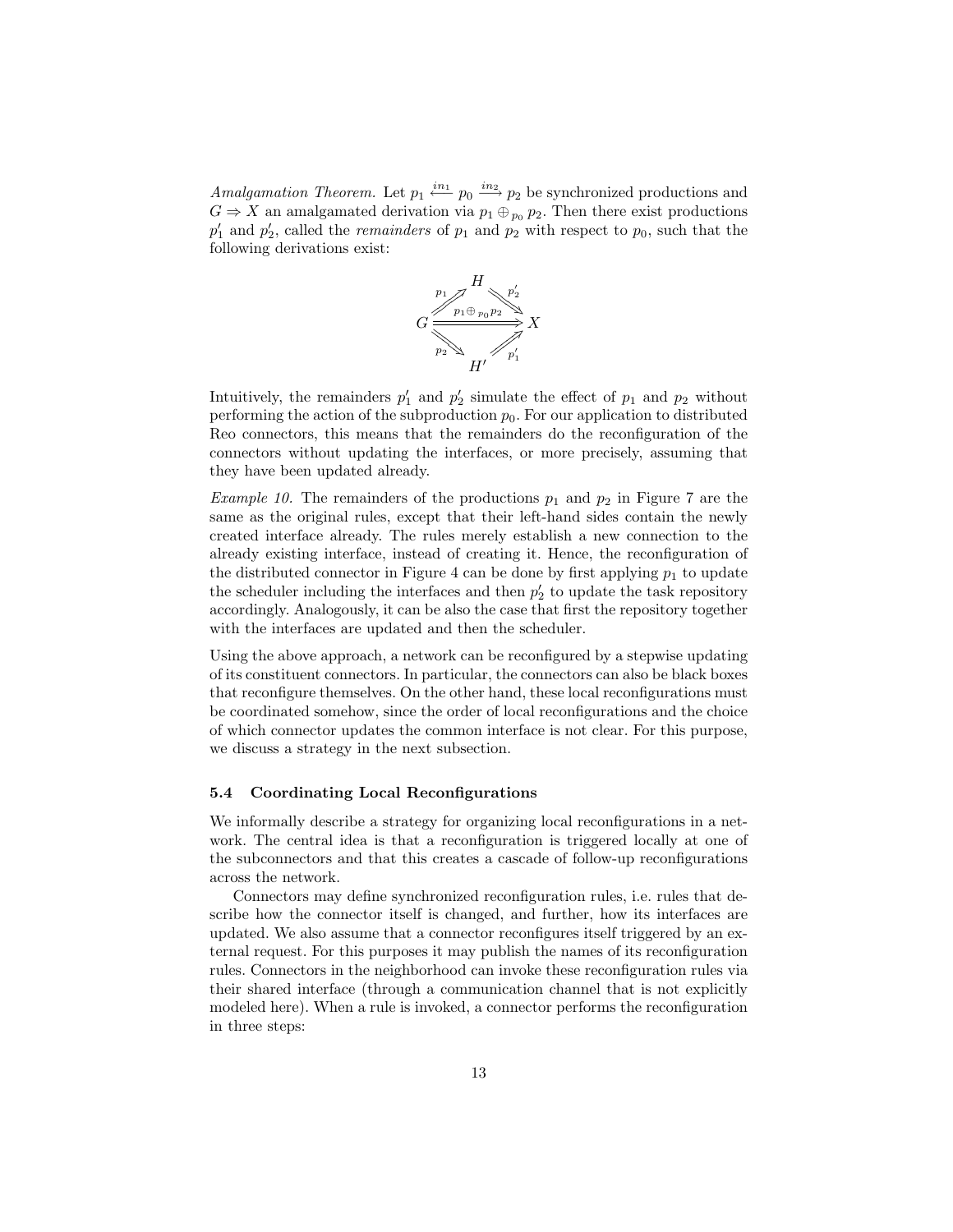- 1. Determine the interface where the request came from and the interfaces of those connectors in the neighborhood that also need to be updated.
- 2. Send reconfiguration requests to those connectors in the neighborhood that must be updated and block until they are reconfigured.
- 3. Do the local reconfiguration and reconfigure the interface, if necessary, only where the request came from.

We assume that there is an 'active' party in the network that initiates the reconfiguration by invoking a rule on some connector. Every connector can handle only one reconfiguration request at a time. Hence, the request builds up a reconfiguration dependency tree in the network. The root of the tree is where the reconfiguration was initially invoked. The reconfiguration is then executed bottom-up, starting at the leaves until the root is also reconfigured.

Connectors may also respond to a reconfiguration request with a failure. In that case, the failure is forwarded in the network and all reconfigurations performed so far are rolled-back. This ensures the atomicity of the reconfigurations.

# 6 Concluding Remarks

We presented a framework, exploiting algebraic graph transformations, for the reconfiguration of distributed Reo connectors. This approach allows a blackboxed view on subconnectors for which reconfigurations can be defined and executed locally. We showed how to synchronize local reconfigurations in the absence of a centralized entity, which is a prime assumption in distributed environments.

Future work includes the formal modeling of the distributed strategy for coordinating local reconfigurations. The typing mechanism used for Reo can be further extended. In particular, constraints that ensure disjointness of multiple interfaces are not modeled at present. Our distribution model can also serve as a basis for describing deployment operations, e.g. transparently moving a connector to another network location. Finally, the dynamic reconfiguration approach presented here, needs to be incorporated in the existing distributed Reo implementation. For this purpose, we have already implemented a reconfiguration engine based on algebraic graph transformation as a part of the Eclipse Coordination Tools [20].

# References

- 1. Arbab, F.: Reo: A Channel-based Coordination Model for Component Composition. Mathematical Structures in Computer Science 14 (2004) 329–366
- 2. Arbab, F.: Abstract Behavior Types: A Foundation Model for Components and Their Composition. Science of Computer Programming 55 (2005) 3–52
- 3. Taentzer, G.: Distributed Graphs and Graph Transformation. Applied Categorical Structures 7 (1999) 431–462
- 4. Ehrig, H., Orejas, F., Prange, U.: Categorical Foundations of Distributed Graph Transformation. In Corradini, A., Ehrig, H., Montanari, U., Ribeiro, L., Rozenberg, G., eds.: Proc. ICGT 2006, LNCS 4178 (2006) 215–229